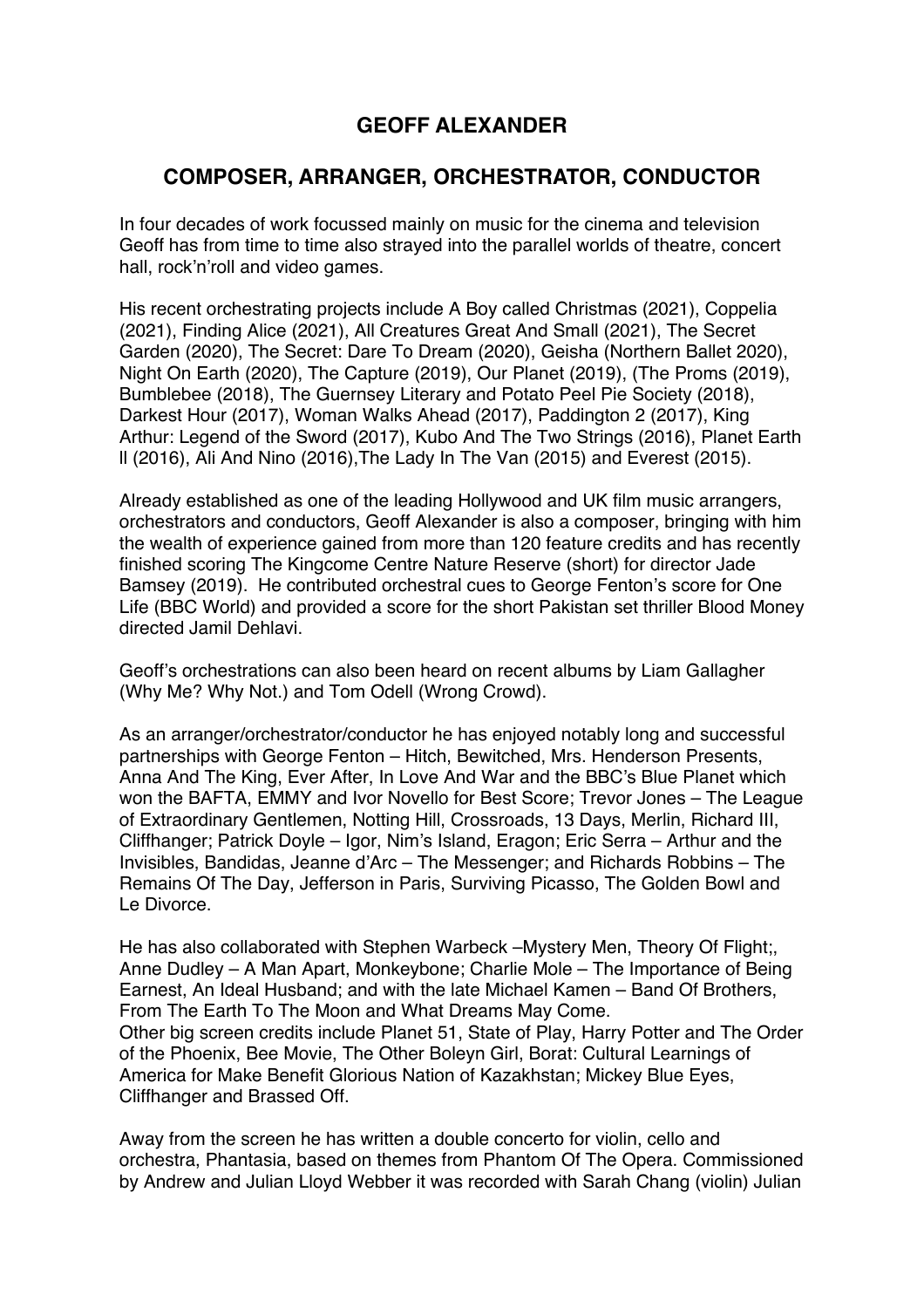Lloyd Webber (cello) and conducted by Simon Lee, and is available on EMI Classics.

From 2006 - 2014 he was Artistic Advisor to the English Sinfonia for whom he composed Towards The Dawn – a violin concerto for Janice Graham which was play-listed by Classic FM. Other projects include a ballet with Richard Robbins, The Country Bunny, premiered in Charleston, USA.

### **Recent Screen Credits**

The Man Who Fell To Earth (Showtime 2022 *in post-production*) - *Conductor* My Policeman (Amazon Studios 2022 *in post-production*) - *Conductor* Distant (Amblin 2022 *in post-production*) - *Orchestrator and Conductor* The Bad Guys (Dreamworks/Universal 2022 *in post-production*) - *Conductor* Dali Land (Zephyr Films 2022 *in post-production*) - *Orchestrator and Conductor* Call The Midwife - Seasons 7-11 (BBC) - *Conductor* All Creatures Great And Small - 2 seasons (Channel 5 - 2020/2021) - *Orchestrator and Conductor* Coppelia - (Submarine/3 Minutes West/Motion Works - 2021) - *Conductor* Earthshot Prize (BBC/Silverback 2021) - *Conductor* Last Night In Soho (FFI/Film4/Perfect World 2021) - *Conductor* A Boy Called Christmas (Netflix/Studio Canal 2021) - *Orchestrator* The Starling (Netflix 2021) - *Conductor* Hanna - Season 3 (Amazon Studios 2021) - *Conductor* Sweet Girl (Netflix 2021) - *Conductor* Finding Alice (Bright Pictures TV 2021) - *Orchestrator and Conductor* Balan Wonderworld (Computer Game 2021) - *Orchestrator* Planet Earth: A Celebration (BBC 2020) - *Conductor*

### **Recent Recording Credits**

Cleo Sol - Mother (Album) 2021 - *Orchestration and Conductor* Anya Taylor Joy - Downtown (Single) 2021 - *Conductor* Liam Gallagher - All You're Dreaming Of (Single) 2020 - *Orchestration* George Cosby - Real Love (Single) 2020 -*Orchestration* Liam Gallagher - Why Me? Why Not. (Album) 2019 - *Orchestration* Tom Odell - Wrong Crowd (Album) 2016 - *Orchestration*

### **Older Screen Credits**

David Attenborough: A Life on Our Planet (Netflix 2020) - *Conductor* The Secret Garden (2020) - *Orchestrator* The Secret: Dare To Dream (2020) - *Orchestrator* Night On Earth (Netflix 2020) - *Orchestrator, Conductor*  The Aeronauts (2019) - *Conductor* The Kingcome Centre Nature Reserve (2019) - (Documentary) - *Composer* The Capture (BBC 2019) - *Orchestrator* Our Planet (Netflix 2019) - *Conductor* The Proms (Theme Tune, BBC 2019) - *Orchestrator*